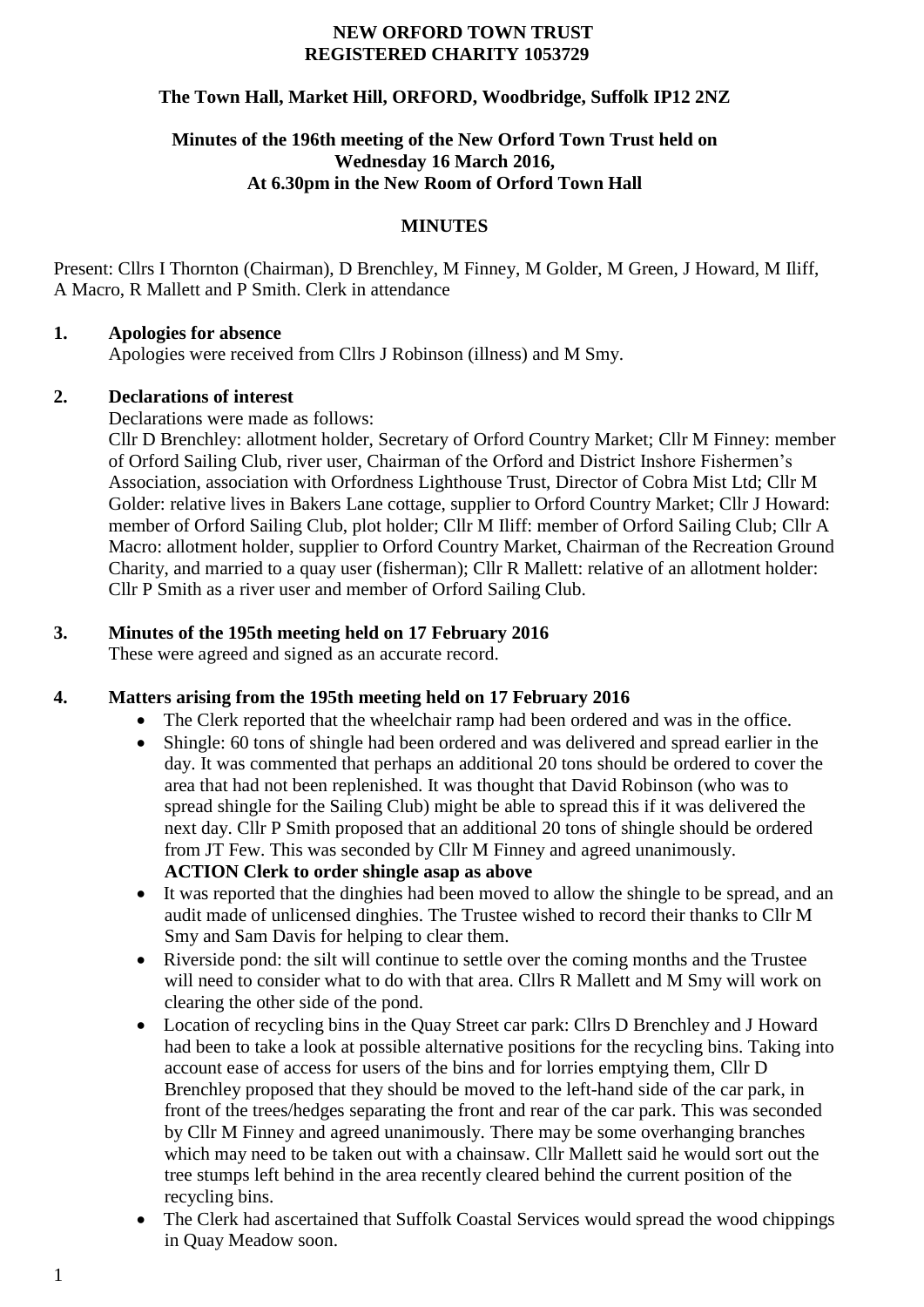### **5. Treasurer's report**

• Cheques and balances from 1-29 February 2016 These were accepted by the Trustee.

### **6. Committee reports**

Minutes from an Estates/Highways meeting held on 18 February 2016 No issues for discussion.

No Riverside meeting this month

• Planking on Quay: Cllr M Finney had met with Andrew Moore to look at the lower planning on the Quay, which has been eaten by the teredo worm. Mr Moore had quoted to replace the planking with hard wood, using bolts to make it more secure. The quote was for £6975 plus VAT. It was commented that using softwood would not be that much cheaper in the end, as a large amount of the cost involved is for labour. It was agreed to discuss this further at the next riverside meeting.

### **ACTION Clerk to add to the agenda of the next Riverside meeting**

 Quay hoist: the hoist had had its annual service, but was found to be in such a bad condition that Anglia Handling Services had said that it should be taken out of service. The Clerk had advised the fishermen's association of this. The hoist was provided by NOTT for the benefit of the fishermen and as part of the conditions to receiving a substantial grant towards the refurbishment of the Quay. However, it was understood that the current hoist was never suitable as it was only suitable for indoor use. Anglia Handling Services has provided a quote for a replacement. Cllr M Finney is liaising with members of the Fishermen's Association about whether the suggested replacement will meet their needs. Their quote will be discussed further by the Riverside Committee at the next meeting.

### **ACTION Clerk to add to the agenda of the next Riverside meeting**

• The Clerk reported that the Port Waste Management inspection had taken place. She had not yet received the written report, but was led to understand that the only improvement recommended was regarding signage, and will liaise with the Quay Warden about this.

### **7. General Trust business**

- Clerk's report on outstanding matters
	- o Insurance claim is ongoing. The ticket machine in the car park has now been replaced and we are waiting for reimbursement from insurers
	- o J Backhouse has agreed to clean the Quay ramp regularly at £30 per clean
	- o Riverside renewals have gone out and are being returned
	- o Lock on New Room internal door: Mark Thacker will sort soon
	- o National Trust lease / pontoon NT have confirmed a 5-year agreement, and Birketts are waiting for NT to confirm that they will cover our costs for putting this in place
- CCTV: Sygma had been out to look at the Town Hall to quote for CCTV cameras. The total cost was £3437 plus VAT. After discussion the Trustee felt that this would be a large expense for something that may not reduce the risk of a break in. The Trustee agreed that the Clerk should look into an intercom system for the Town Hall. The Riverside Committee will discuss the quote for additional cameras to their system at the next meeting.
- Quay Street car park toilets: locking up and unlocking: the Clerk had already informed the Trustee that Mr John Cheney was retiring at the end of March, and so would no longer be able to lock/unlock the toilets in the Quay Street car park, which he currently does 6 days a week. After discussion it was agreed to leave the toilets unlocked and monitor the situation. Mr Cheney is currently employed by Suffolk Coastal Services to clean the toilets, and it is understood that they will continue to do the cleaning, but it is likely to be done by people coming daily by van. It was agreed that the Clerk should draft a letter to Mr Cheney thanking him for his service to the village over the past 14 years.
- Insurance quotes for 2016/17: 2 quotes had been received: from Scrutton Bland for